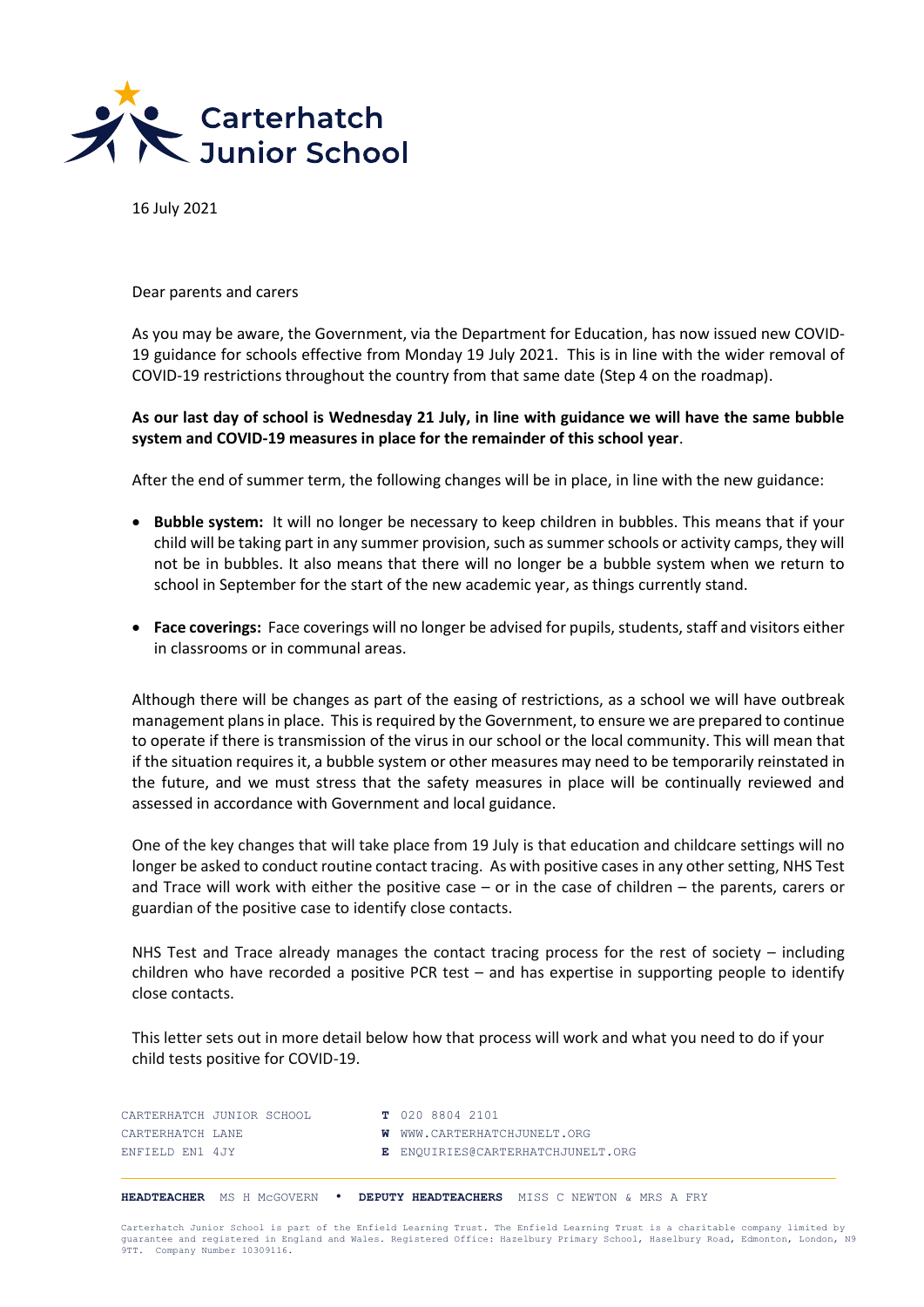## Self-isolating and taking a test

- 1. If your child has symptoms, they and other members of the household should self-isolate and you should inform their education or childcare setting. You should immediately order a PCR test for them. If the PCR result is negative, they and other members of their household can stop self-isolating (unless instructed to self-isolate for other reasons). If the PCR result is positive, they, other members of their household and any close contacts identified by NHS Track and Trace must self-isolate until 10 days after the onset of symptoms.
- 2. If your child has a positive result from a lateral flow device (LFD) test, they and other members of the household should self-isolate – and you should inform their education or childcare setting. You should immediately order a confirmatory PCR test. If the confirmatory test is taken within two days and the result is negative, they and other members of their household can stop self-isolating (unless instructed to self-isolate for other reasons). If the confirmatory PCR test is positive (or is taken more than two days after the LFD), other members of their household and any close contacts identified by NHS Track and Trace must self-isolate until 10 days after the LFD test.
- 3. PCR tests can be booked online through the NHS [Test & Trace website](https://www.nhs.uk/conditions/coronavirus-covid-19/testing/) or by calling 119.
- 4. PCR test results will be recorded with NHS Test and Trace automatically, but you should also communicate the result to the education or childcare setting during term time or summer provision.

## Contact tracing

- 5. If your child gets a positive PCR test result, NHS Test and Trace will contact you, using the details you registered when ordering the PCR test. You and/or your child will be asked a series of specific questions designed to identify who your child has been in close contact with. Being in an education or childcare setting with someone who has tested positive for COVID-19 will not necessarily mean a person is identified as a close contact.
- 6. You will be asked to provide the contact details, if you know them, of any of the individuals or their parents or guardians – who have been identified as close contacts. NHS Test and Trace will then get in touch with these close contacts and provide appropriate instructions or advice (see below).

## Self-isolation and/or testing of close contacts

7. At present, anyone identified as a close contact is legally required to self-isolate and must not attend their education or childcare setting (the only exception is if they are participating in a daily contact testing trial). Anyone identified as a non-household close contact by NHS Track and Trace must selfisolate until 10 days after the date of their most recent contact with that person. If they live in the same household, they must self-isolate until 10 days after the date of that person developing symptoms (see point 1 above) or, if that person was asymptomatic, the date of their test (see point 2 above). NHS Test and Trace will notify you of the day on which the self-isolation period ends.